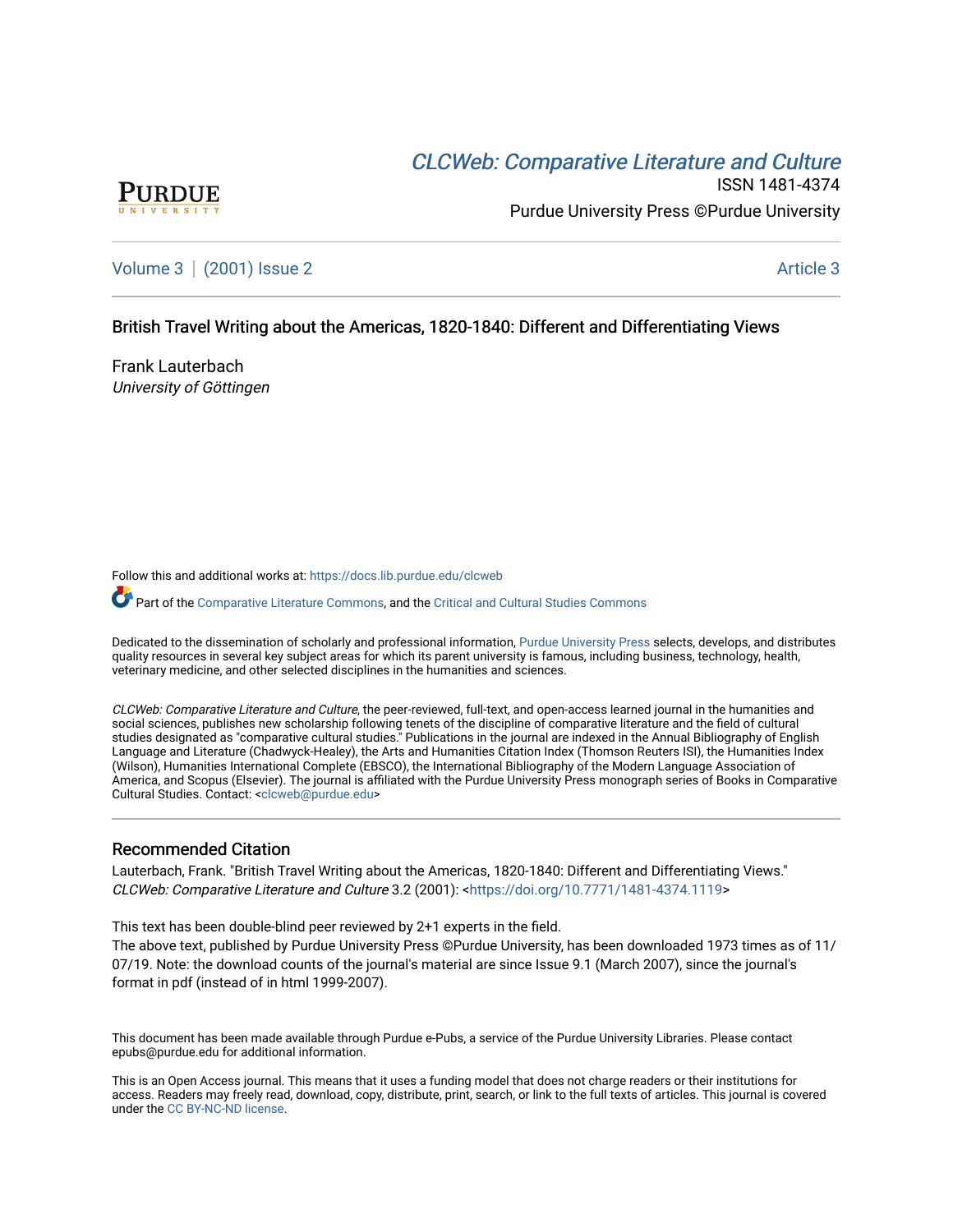# Purdue

UNIVERSITY PRESS <http://www.thepress.purdue.edu>

# CLCWeb: Comparative Literature and Culture

ISSN 1481-4374 <http://docs.lib.purdue.edu/clcweb> Purdue University Press ©Purdue University

CLCWeb: Comparative Literature and Culture, the peer-reviewed, full-text, and open-access learned journal in the humanities and social sciences, publishes new scholarship following tenets of the discipline of comparative literature and the field of cultural studies designated as "comparative cultural studies." In addition to the publication of articles, the journal publishes review articles of scholarly books and publishes research material in its Library Series. Publications in the journal are indexed in the Annual Bibliography of English Language and Literature (Chadwyck-Healey), the Arts and Humanities Citation Index (Thomson Reuters ISI), the Humanities Index (Wilson), Humanities International Complete (EBSCO), the International Bibliography of the Modern Langua-ge Association of America, and Scopus (Elsevier). The journal is affiliated with the Purdue University Press monog-raph series of Books in Comparative Cultural Studies. Contact: <clcweb@purdue.edu>

## Volume 3 Issue 2 (June 2001) Article 3 Frank Lauterbach, "British Travel Writing about the Americas, 1820-1840: Different and Differentiating Views"

<http://docs.lib.purdue.edu/clcweb/vol3/iss2/3>

Contents of CLCWeb: Comparative Literature and Culture 3.2 (2001) <http://docs.lib.purdue.edu/clcweb/vol3/iss2/>

Abstract: In his article, "British Travel Writing about the Americas, 1820-1840: Different and Differentiating Views," Frank Lauterbach analyzes representations of the United States and South America in British travel writing of the post-Monroe years. His analysis rests on examples from two travelogues by Basil Hall, written in 1824 and 1829, respectively. Lauterbach discusses three related points: 1) Intent on overcoming the colonial affiliation with Anglo-American culture, British travelers try to establish a clear (romance of) difference between themselves and the United States, they employ a post-colonial rhetoric that stresses the strangeness rather than likeness of America; 2) Ironically, US-American responses to Basil Hall's work refute such claims of difference and, in turn, re-assert British hegemony through a colonial rhetoric designed to leave sameness between both countries virtually transparent; and 3) In contrast to their differentiating view of the United States, British writers approach South America with a different objective: Here a colonial rhetoric both enhances their self-identification and parallels neo-colonial interests by making the Other recognizable and easily penetrable despite its (thus neglected) differences. Lauterbach proposes to view colonial and post-colonial representations or narrations of alterity as a potentially neutral duality in discourse since both rhetorics can equally well emerge in writings from the (former) imperial metropolis and ex-colonial periphery.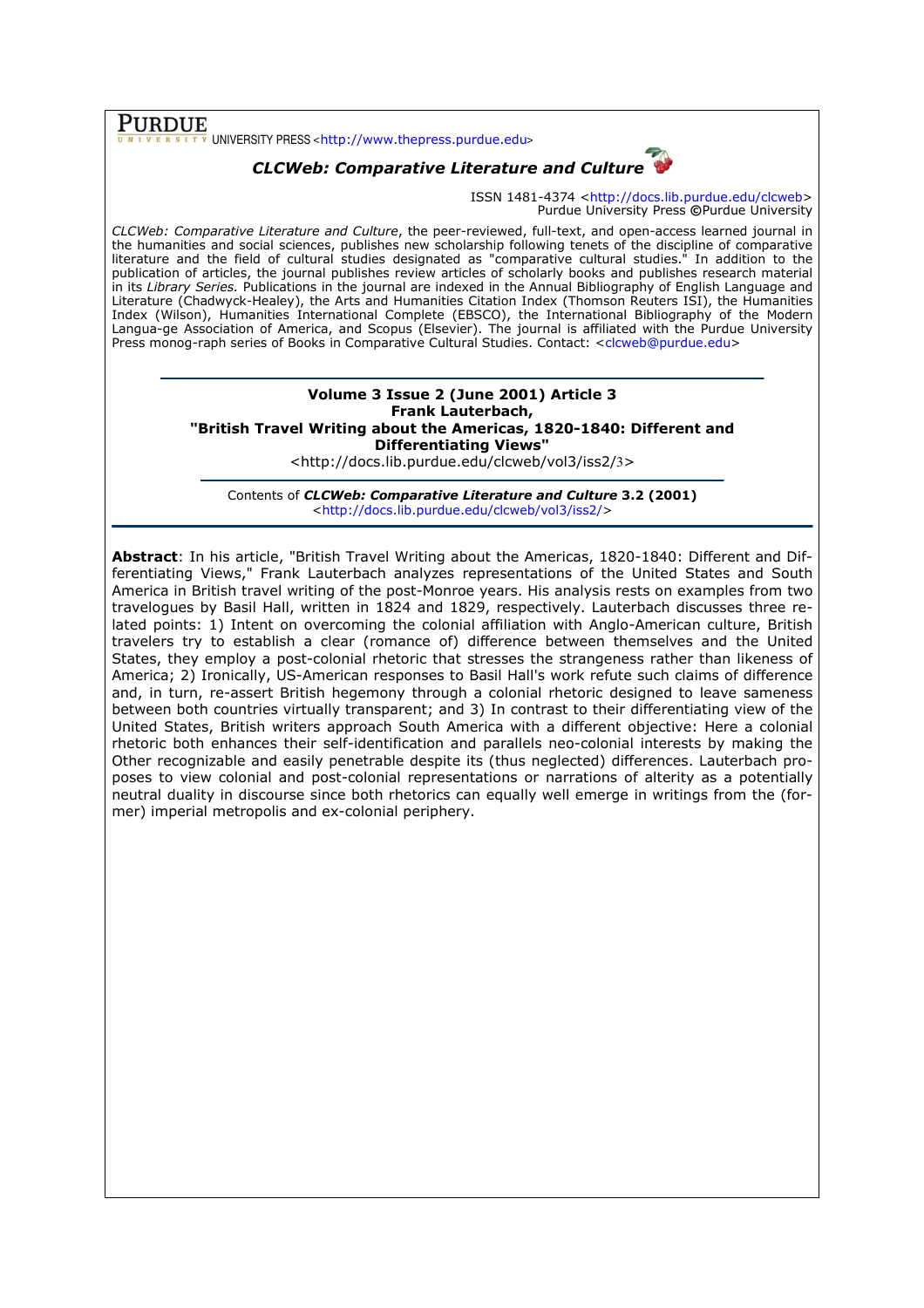## Frank LAUTERBACH

# British Travel Writing about the United States and Spanish America, 1820-1840: Different and Differentiating Views

A prominent wit and Whig -- Sydney Smith of the *Edinburgh Review* -- made, amongst many others, the following four comments on America: 1) "Literature the Americans have none -- no native literature, we mean" ("Travelers in America" 144); 2) "There does not appear to be in America at this moment one man of any considerable talents" ("To Lord Grey" 307); 3) "[The American sloth] lives not upon the branches, but under them. He moves suspended, rests suspended, sleeps suspended, and passes his life in suspense, like a young clergyman distantly related to a bishop" ("Wanderings in South America" 308); and 4) "[The American] boa constrictor swallows [the land tortoise] whole, shell and all, and consumes him slowly in the interior, as the Court of Chancery does a great estate" ("Wanderings in South America" 309). These four quotes differ in at least three ways: First, in their geographic area of reference, the first pair referring to the United States, the latter one to South America. Second, in their thematic preoccupation, dealing with the state of literature or society and with natural phenomena respectively. Third -- and this seems to me the crucial difference -- in the discursive relation to their object, to America: The first two statements point at the presumed lack of US-American cultural achievements and of even the possibility to change this situation soon. Smith establishes a clear difference between the cultures of Britain and the United States, which becomes a marked indicator to position US-American society as the Other. In contrast, the second pair of comments familiarizes objectively different and remote observations through ironic similes and, therefore, subjectively minimizes the impact of difference. Smith, reviewing Charles Waterton's Wanderings in South America (1825), tries, in a continuous fashion, to liken Waterton's impressions of a potentially strange and hostile wilderness to fairly common experiences of the British urban middle class. Simultaneously, he relates and relates to even the remoteness of South America by superimposing an image of Britain onto that of America.

I argue that this contrast between establishing America as culturally different (in the case of the United States) and as imaginatively familiar (in the case of South America) informs, mutatis mutandis, a discursive duality underlying the essential assumptions of most British travelers of the post-Monroe period when they record their impressions of either part of the American continent. And I propose to describe this duality heuristically in terms of a rhetoric of colonial versus postcolonial representations of the Other. This entails two theoretical conjectures: First, by speaking of a rhetoric of representation I focus on the manner and way the Other is narrated in relation to one's own culture, that is, on the texture of power relations rather than their implied hierarchies of agency -- an approach somewhat akin to the anthropological turn towards the grammatology of field work (see, for example, Brettell 128-30). Second, my approach leads me beyond the premises of most post-colonial criticism to view colonial discourse by necessity as a hegemonial expression of the imperial center and post-colonial discourse as a reaction from the (formerly colonized) margins of empire. Instead, I suggest to look at the extent to which post-colonial discourse is produced in the metropolis rather than (exclusively) at/on the periphery.

In order to enter the rhetoric of British travel writing in terms of a dichotomy of colonial and post-colonial representations of America, I am employing -- as a Trojan Horse -- the semantic part of Homi Bhabha's conception of colonial mimicry as expressed in his The Location of Culture (1994). Ironically compromising between panoptical vision and historical change, colonial mimicry emerges as an ambivalent "desire for a reformed, recognizable Other, as a subject of a difference that is almost the same, but not quite" (86; emphases in the original). For the purpose of analysing the texture of colonial relations, Bhabha's italics are of primary importance (rather than the hierarchically motivated impulse of reform located in the psyche of the second British empire). Colonial rhetoric, then, is intent on making the Other "recognizable" (within a mutually constitutive colonial relationship) by subjecting it to such a difference as remains penetrable and leaves sameness virtually transparent. Accordingly, I view post-colonial discourse as a conscious denial of such likening of the Other, of its almost sameness, in favor of a perspective that stresses difference,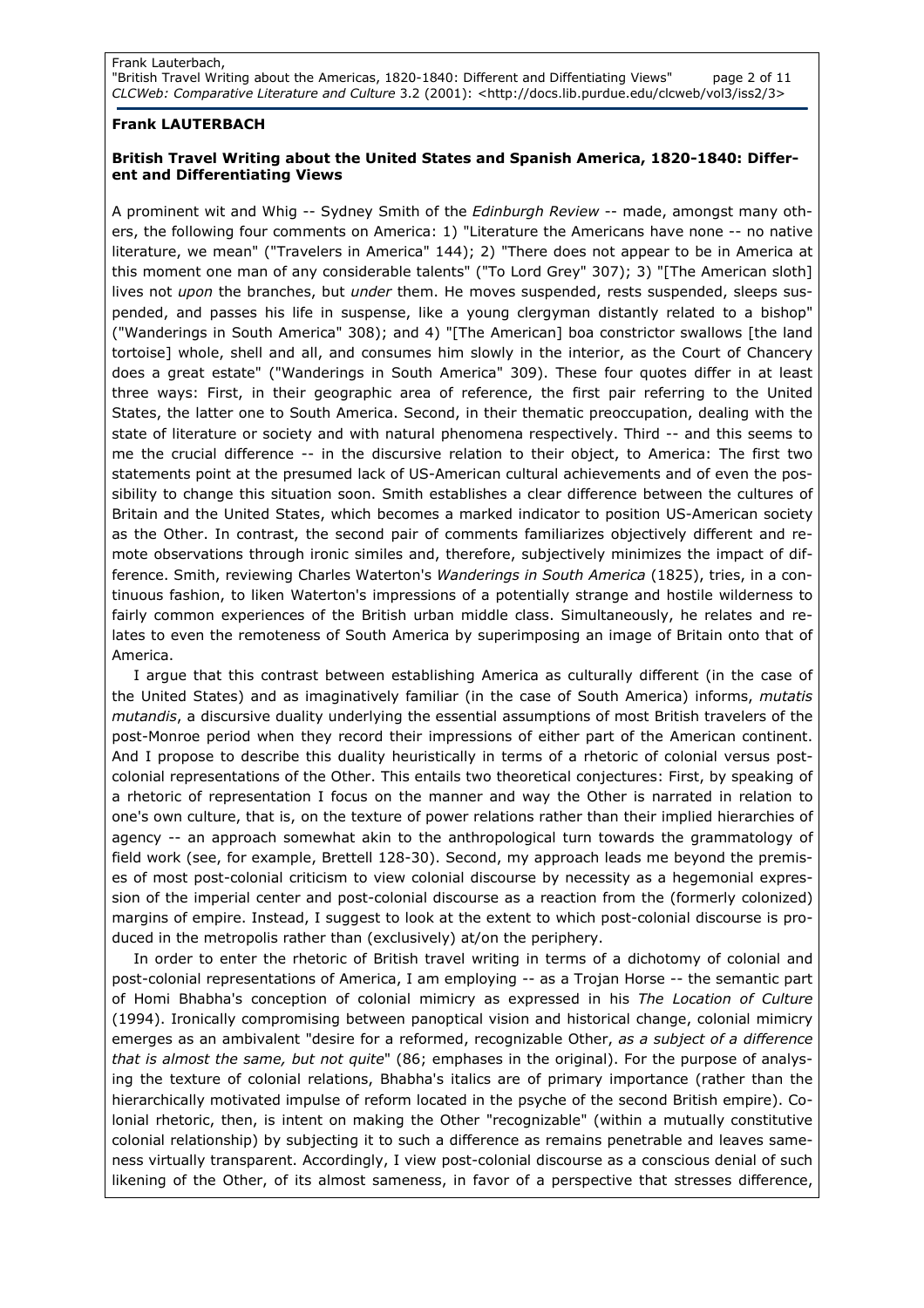## Frank Lauterbach, "British Travel Writing about the Americas, 1820-1840: Different and Diffentiating Views" page 3 of 11 CLCWeb: Comparative Literature and Culture 3.2 (2001): <http://docs.lib.purdue.edu/clcweb/vol3/iss2/3>

strangeness, or alterity as a (professedly factual) observation (without necessarily advocating it as a projected intention). In this sense, I argue for post-colonial discourse as a potentially neutral rhetoric -- instead of describing it in terms of activities like "murderous ... struggle" (Fanon 30), "writing back" (Ashcroft, Griffiths, and Tiffin), "massive retaliatory overcompensation" (Buell 435), "dissociation" (Frank), or "counter-discursive strategies" (Tiffin 18) -- to name only a few examples of what I feel should, more appropriately, be called de-colonization (with the interest of getting rid of imperial subjection).

My case study of British colonial and post-colonial representations of a transatlantic Other are first-hand travel accounts of the years after the Monroe Doctrine and the achievement of independence on the Spanish American continent -- years that were in many ways formative for American-European relations. While drawing on a variety of significant works of that time, my central examples are the two travel books by Basil Hall (1788-1844), a staunch Tory from the Scottish Lowlands and a captain of the Royal Navy, published about his trips to Chile, Perú, and México in 1824, and to the United States and Upper and Lower Canada in 1829. I argue that whereas the earlier work betrays a colonial rhetoric (in accordance with British neo-colonial interests in South America), Hall's later study adopts a remarkably post-colonial perspective towards the United States that is paralleled in most contemporary accounts of travels to North America. Furthermore, I will show that a surprisingly colonial rhetoric seeking closeness to Great Britain is apparent in a variety of US-American reactions to Hall's work of 1829.

Basil Hall's books can serve as a good starting point for various reasons: Having traveled widely (even after retiring from military service in 1825), he published his experience of places as diverse as India, Eastern Asia, South and North America, and the Mediterranean. This soon gained him both the election to the Royal Society and the friendship of Walter Scott and other important literati. Especially after the success of A Voyage of Discovery to the Western Coast of Corea, and the Great Loo-Choo Island in the Japan Sea (1817), he became one of the most prolific writers of his time, popular among adults and children alike (see Hall, "Biographical Preface" 5-6). Apart from his fame, Hall is significant for a comparative approach as one of the few writers who not only traveled to and published extensive accounts of both parts of the American continent, but who on either trip also visited more than one region (i.e., South America and Mexico on the first, and the United States and Canada on the second trip). Finally, his Travels in North America, in the Years 1827 and 1828 (1829) was consequential within the history of British travelogues because it aroused particularly harsh reactions, introduced the "departure from the guidebook type" to "more discursive analytical books" (see Adams 250), and set a precedent for the overtly critical tone that was to dominate subsequent books on the United States in the following decade or so. Among them number such classics as Frances Trollope's Domestic Manners of the Americans (1832), Thomas Hamilton's Men and Manners in America (1833), Isaac Fiddler's Observations on Professions, Literature, Manners, and Emigration in the United States and Canada (1833), Frances Kemble's Journal (1835), Frederick Marryat's Diary in America (1839), and even Charles Dickens's American Notes (1842). Rather unfairly, Hall's Travels soon became notorious on both sides of the Atlantic for his supposedly harsh indictment of US-American culture and society. While earlier travelers -- such as Richard Parkinson, Thomas Moore, Charles William Janson, Thomas Ashe, Henry Bradshaw Fearon, William Faux, or Frederick Fitzgerald de Roos -- had also been vehemently refuted in the US-American press, the attack on Hall's book reached a new dimension because he had been seen as a celebrity even before his arrival and, therefore, was, together with his wife, warmly welcomed into the circles of the Anglo-American elite's social life (see Mulvey, "Merchant Society" 412-14; M. Hall). Partly as a reaction to the criticism of his views, Hall's involvement with the United States did not end with the publication of his book in 1829: When Frances Trollope returned from her disastrous business (ad)venture in Cincinnati, Hall helped her publish her own interpretation of US-American "domestic manners" in March 1832 (Smalley lxi) -- well timed to enter the parliamentary debate over the Reform Bill at its zenith (Parent Frazee 148-65; Neville-Sington 167-70). While some assumed (mistakenly) that Hall was actually the author of Trollope's work, he did write the laudatory critique in the Tory Quarterly Review, a magazine always keen on attacking the young republic. He also took the opportunity to, en passant, praise and defend, under the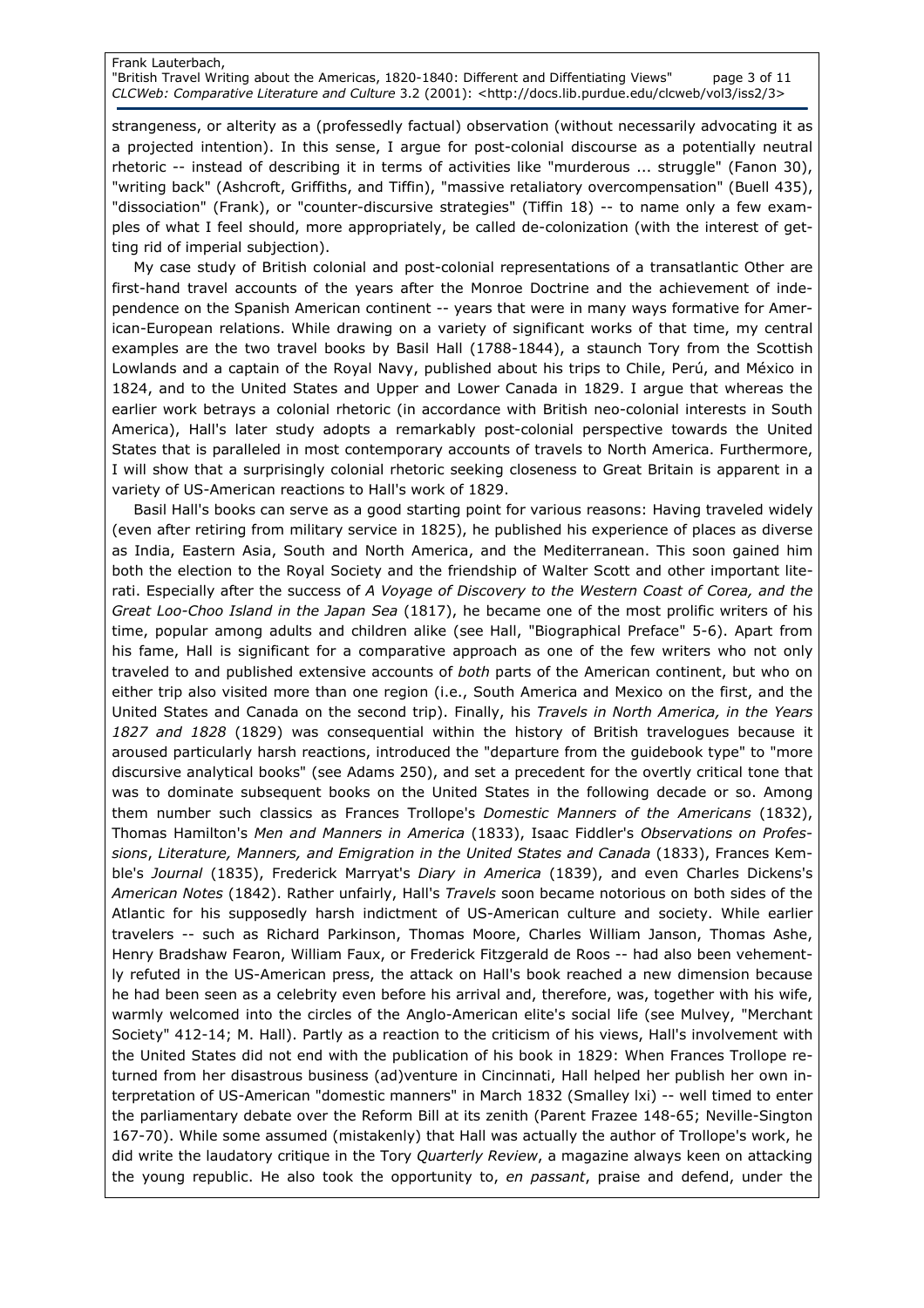## Frank Lauterbach,

"British Travel Writing about the Americas, 1820-1840: Different and Diffentiating Views" page 4 of 11 CLCWeb: Comparative Literature and Culture 3.2 (2001): <http://docs.lib.purdue.edu/clcweb/vol3/iss2/3>

guise of anonymity, his own earlier travel account and to restate his views on the United States (see "Domestic Manners" 40-48).

These views center on the claim that British and US-American society and culture are and ought to be fundamentally different. Basil Hall (a Scotsman after all!) explicitly states in Travels in North America, in the Years 1827 and 1828 that he "consider[s] America and England as differing more from one another in many essential respects, than any two European nations I have ever visited" (2, 48; my emphasis) including, as he points out, the British archrival France (2: 17). With respect to literary production, he adds that, due to both countries "writing not for each other at all, but for themselves exclusively," they are "virtually using two different languages" (2, 49; my emphasis). This ties in with Hall's more general observation that American and British English differ so significantly as to allow for misunderstandings as easily as if completely different languages were spoken in either country (2, 43-44; 2, 46-48). Beyond merely registering those (real or supposed) differences, Hall is even proud of the so-called "state of blissful ignorance" (2, 49; see also 2, 22-23; 2, 123-26) of the British with respect to the United States and recommends it for future relations: "It would be a very foolish sort of wisdom on our part to destroy [that ignorance], by extending our acquaintance with their literature and history beyond its present confined limits" (2, 50). Hall expresses his view of the relationship between the British Isles and the United States through what I call a post-colonial rhetoric of differentiatory representation that appears even as a prospective model for future relations. It becomes both statement and program.

This strategy far from constitutes a minority position as most British travelers, especially after the War of 1812 (see Wisneski), are eager to point out the otherness of the United States (even if they are less explicit than Hall) -- in their consideration of US-American literature as inferior, for example. Henry Tudor, in a statement that is quite representative, emphasizes that he does not "esteem the enlightened citizens of the United States, taken in a body, to be as learned, as deeply versed in literature, science, and the arts, as extensively educated in the classical lore ... as ourselves in England" (2, 394). Fanny Kemble, more pathetically acting out a pose of despair, asks: "Where are the poets of this land? ... Have these glorious scenes [of the Hudson] poured no inspirings into hearts worthy to behold and praise their beauty? ... [It] is strange how marvellously unpoetical these people are! ... Even the heathen Dutch, among us the very antipodes of all poetry, have found names such as the Donder Berg for the hills, whilst the Americans christen them Butter Hill, the Crows Nest, and such like" (Butler 270-71). Vigorously embittered in her criticism, Frances Trollope declares in Domestic Manners of the Americans (1832) rather disingeniously that upon returning to some miscellaneous poetry, which she had extracted for transcription, she "thought that ill-nature and dulness, ('oh ill-matched pair!') would be more served by their insertion, than wholesome criticism" (2, 157). Finally, Lucas George, who characterizes a variety of individual US-American writers, claims that "it is not *English* that [the reviewer Johnson] writes ... it is American. His periods are accompanied by a yell, that is scarcely less dismal than the warhoop of a Mohawk" (Davis 139).

An oft-cited reason for such perceived deficiencies of US-American literature is the swift availability of British literary productions on the American continent, which does not allow for the growth of a native literature. Basil Hall is very outspoken on this point when he states that "nearly all that [the United States] has of letters, of arts, and of science, has been, and still continues to be, imported from us, with little addition or admixture of a domestic growth or manufacture" (Travels 2, 19). (Sydney Smith's afterthought in the above-quoted statement that the US-Americans have no literature slyly alludes to the same fact: "no *native* literature, we mean.") While this seems like an uncharacteristic admission of similarities, it only shows, upon closer inspection, that where likenesses might exist, they are the work of US-Americans who, in this case, neither change their copyright laws nor the economic set-up of the book market. Hall clearly emphasizes this monodirectedness of creating closeness in his conclusion that US-Americans "have done scarcely any thing as yet to attach us to them"  $(2, 17;$  my emphasis). Thus, even this point underlines the assumption of difference in a double way: Not only are similarities not acknowledged from Hall's strictly British perspective of superiority, but the very difference of perspectives per se, marks the otherness of US-American culture. However, Hall's rhetoric of post-colonialism does not only per-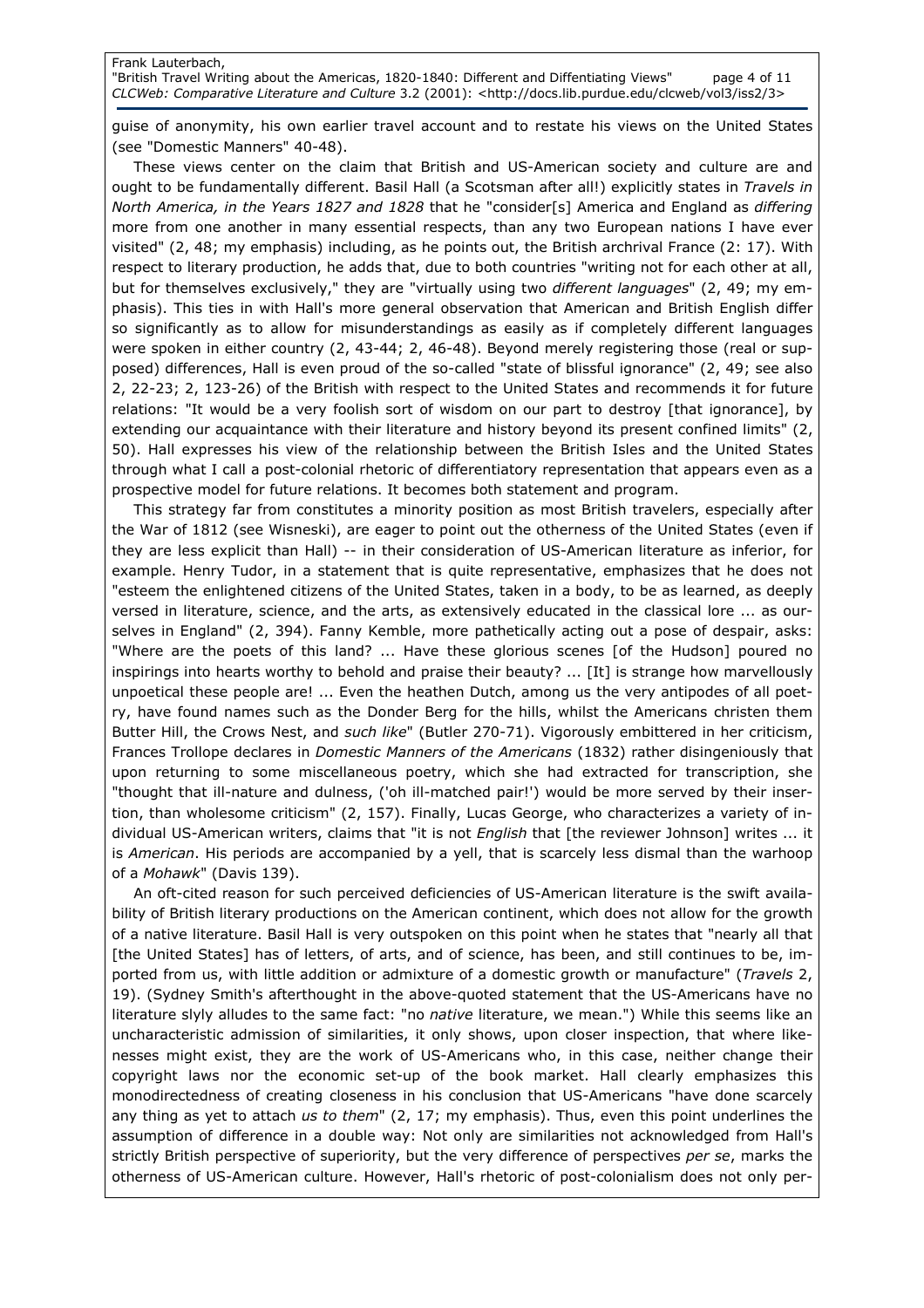# Frank Lauterbach,

"British Travel Writing about the Americas, 1820-1840: Different and Diffentiating Views" page 5 of 11 CLCWeb: Comparative Literature and Culture 3.2 (2001): <http://docs.lib.purdue.edu/clcweb/vol3/iss2/3>

vade his overt conclusions but is, additionally, reenacted in the very structural perspective of the book. This allows him to resolve a paradoxical dialectic, which is, as Paul Fussell has noted in Abroad: British Literary Traveling between the Wars, potentially inherent in all travel writing: On the one hand, travel accounts generally present themselves as memoirs "in which the narrative - unlike that in a novel or romance -- claims literal validity by constant reference to actuality" (Fussell 203). Hall is eager to assert this validity from the start. He emphasizes that, in all of his three volumes, he simply tells "what I conscientiously believe to be ... assuredly nothing but the truth, and without the slightest shade of ill-will" (1, 17). On the other hand, a travel book "is addressed to those ... who require the exotic or comic anomalies, wonders, and scandals of the literary form romance which their own place or time cannot entirely supply" (Fussell 203). In his insistence on the fundamental differences between the United States and Great Britain, Hall meets this demand by, from the outset, giving his observations an air of romance. Hence, his first impressions of New York seem to him "more like a dream than a sober reality" (1, 6). This aura of romance continues to pervade both the perception of the two societies, whose "views and wishes are so diametrically opposed, not merely in name but in substance" (3, 435), and of natural phenomena like the Balize which is supposedly "beyond any imagination to conceive" (3, 338), or the Mississippi in whose "wretchedness" an "artist, in search of hints for a painting of the Deluge, would ... have found them in abundance" (3, 353).

In his attempt to resolve this dilemma between the motivation to present the object of travel in terms of a romance and the necessity to claim narrative verisimilitude in order to be effective, Hall very self-consciously reminds the reader, over and over again, that the truthfulness of whatever account he gives is derived from unbiased observation. When he maintains that his opinions and feelings were formed "by the gradual progress of a pretty extensive observation, varied and checked in a thousand ways, and under circumstances ... perhaps better than most natives could hope to find, even if their own country were the object of research"  $(1, 108-09)$ , he diminishes the impact of both his individual subjectivity and his potentially prejudiced point of view as a British foreigner. This suggestion of his narrative transparency cleverly places his own authority at the center of his report, thus attesting to the (paradoxical) truth or realism of the romance of difference underlying his rhetoric. The perpetual gestures of detached autoreflexivity, around which Hall organizes the plot of his travels, strikingly contrasts with the immediacy of perspective in his earlier account of Spanish America (see below) and constructs the United States as a field of differences within a post-colonial discourse.

The last quote, furthermore, exemplifies Hall's constant reassurance of his status as a nonparticipant observer, of his not being part of US-American society. Whereas Hall's Spanish American travelogue is informed by a curious attempt at immersion, his Travels in North America betrays an anxiety to stay disinterested and disinvolved. He negotiates (in)difference in his attempt not to be associated with US culture -- as, for instance, in his uneasy reaction to the entreaty of a US-American acquaintance to "admit ... that we are treading close on the heels of the Mother Country": "I remained silent, not knowing well how to reply to such an appeal" (3, 433-34). Even or better: Especially since Hall enjoyed the attention of US nationals, this anxiety is a reflex to the constant threat that the differences between US-American culture and his British identity might be blurred or even erased. His narrative position as an observer is, therefore, not only stylized to authorize a romance of difference, but to unmistakably position and define himself as a post-colonial subject of this difference.

Ironically though, US-Americans, keen on countering the reports of British travelers in general and of Basil Hall in particular, do so by subscribing to a colonial rhetoric of minimizing difference in order to seek sameness to an alter ego that is construed as recognizable. Hall himself notices the endeavour of the US-American middle class to be accepted by British standards not by their own which leads them, paradoxically, to forms of self-praise that in and of themselves become, for Hall, a mark of difference (see 1, 109-11). As Christopher Mulvey has shown, Hall's perception was, in this point, far from being wrong, considering the openly displayed desire of the urban East Coast society to match British aristocratic manners ("Anglo-American Fictions" 69). Hence, Hall's US-American acquaintance mentioned above articulates his hope that the travel report Hall is to pub-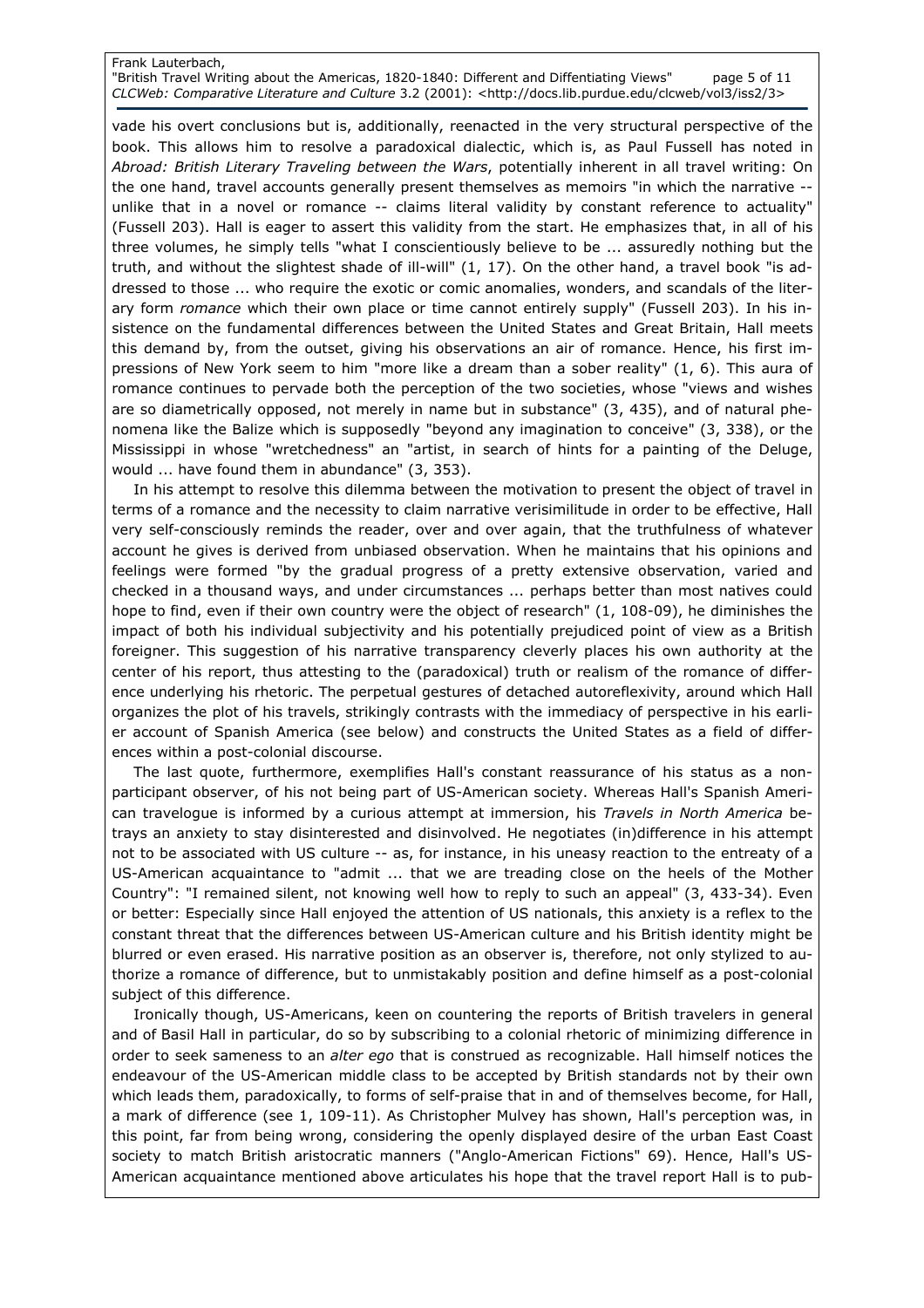### Frank Lauterbach, "British Travel Writing about the Americas, 1820-1840: Different and Diffentiating Views" page 6 of 11 CLCWeb: Comparative Literature and Culture 3.2 (2001): <http://docs.lib.purdue.edu/clcweb/vol3/iss2/3>

lish upon his return will "bring the two countries more together" (3, 434). He retains this hope, even after the Scottish captain had made his argument for irreconcilable differences, by querying if Hall is not doing both countries injustice (3, 434) and "wanting in true philanthropy" (3, 435). Yet, Hall, in the record of this discussion, which closes his three volumes of travel impressions, firmly insists on delimiting British as opposed to US-American society, whereas his counterpart is eager to bridge the remaining gap between the two countries (see also Ullreich 107-08). Later on, Hall would poignantly stress "the utter absurdity of comparing the two countries together" ("Domestic Manners" 41). Hall earnestly maintains a division that clearly defines the United States as a postcolonial Other, whereas his friend retains a colonial dependency on British opinion in his desire to negotiate stronger likenesses between both cultures in order to remove perpetual misunderstandings (Travels 3, 436).

This US-American gentleman's opinions closely resemble those articulated in the responses to Hall's book. Edward Everett, reviewing it for the North American Review, refutes Hall's (abovecited) claim that the United States and Britain fundamentally differ in many essential respects. Everett, conversely, points to the English descent of ninety percent of the people in the United States as well as to the virtual identity of the language, the law, and even the government of the two countries. He, then, concludes that he "should be glad to know what two European nations are more like each other, in these or any other respects, than England and America" (538, see also 536-37) a statement diametrically opposed to Hall's insistence on the utter lack of likeness. In a similar manner, Calvin Colton's The Americans (1833), which summons Frances Trollope and Basil Hall, in a rather tedious manner, before an imaginary court, sets out to refute most of their observations. Among them are those "some dozen points of radical and essential difference between Great Britain and America" (153) that Hall took up in his review of Trollope's Domestic Manners. Although Colton does not argue the point that neither king, nor court, nor aristocracy exist in the United States, he does take issue with Hall's implication that this makes them "destitute of the most refined state and the highest culture of society" (162). And, even though he admits that Great Britain has indeed, over the centuries, been able to develop advantages in university education, he pronounces that "the real advances of knowledge in different nations are not measured by this accident." Instead, "there are always lovers of science and devotees of learning, not a few, in every considerable community, whose ambition will keep them in equal pace with the most accomplished of their respective professions in any part of the world" (165). Thus, whatever outward differences Colton acknowledges, he does not see them as constitutive of a fundamental otherness of US-American culture. Quite on the contrary, he confidently measures the United States by foreign standards and concludes that being "of the same blood, the same language, the same laws, and the same institutions ... it is unnatural for [Britains and US-Americans] to differ" (364).

Rather than perceiving the pertinence of, for example, a shared language and a common (cultural) history as a burden, both Everett and Colton (among others) consciously re-cast themselves as sharing an imperial vision and opposing the differentiatory writing of British travelers. Therefore, US-American responses to British representations of the transatlantic Other remain doubly involved in British dominance through their colonial insistence on close cultural ties as well as, more intricately, through allowing British travelers to set a discursive precedent against which these ties are expressed. Even though most British writers advance post-colonial distinctions, their US-American counterparts blur such distinctions not only in what they argue but in the very act of arguing it. They ascribe to British conceptions of the United States a hegemony already significantly tuned down by some British writers. US-American identity is subjected to networks of British values and traditions rather than to differentiatory strategies. The potential of a post-colonial (cultural) independence is deferred or disseminated within a field of negotiation dominated by the aesthetic and economic power of Great Britain, strongly (if perhaps unwillingly) reinforced by US-American critics. Thus, Richard Biddle, in his book-length reply Captain Hall in America (1830), paradoxically defends the "reveries" of his countrymen for British poetry against Hall's indictment of them. Biddle wants to hear nothing of any "complaint ... made of the absence of any thing peculiar distinctive in our Literature" and asks: "Why may we not be, good-naturedly, suffered to suggest that we employ a medium of thought, and of description, appropriated, irrevocably and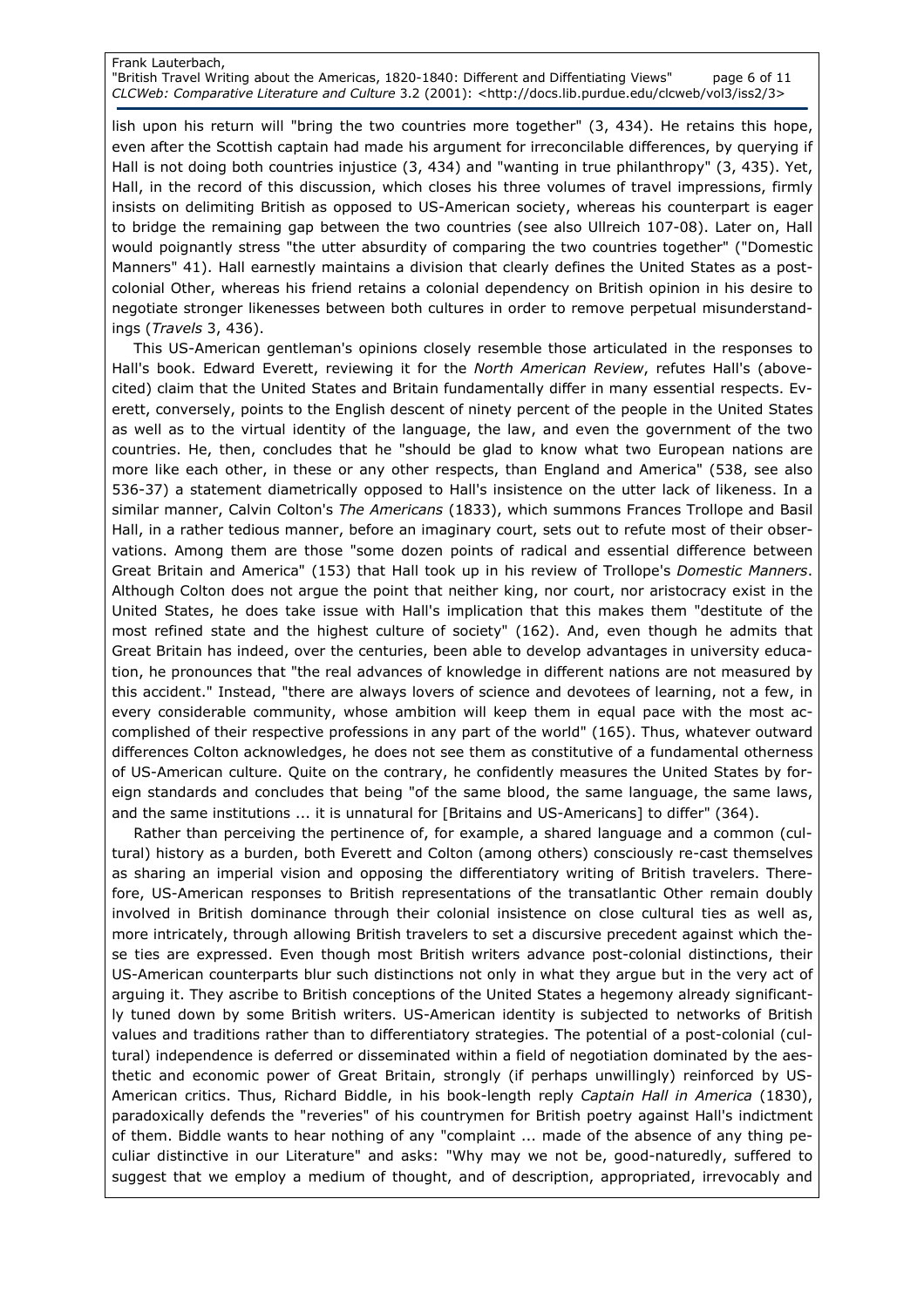### Frank Lauterbach, "British Travel Writing about the Americas, 1820-1840: Different and Diffentiating Views" page 7 of 11 CLCWeb: Comparative Literature and Culture 3.2 (2001): <http://docs.lib.purdue.edu/clcweb/vol3/iss2/3>

jealously, in the reader's memory to the chef-d'oeuvres of the English muse?" (59). And, such rejections of the rhetorical dividing line drawn between the two countries by Hall and other travelers are not confined to essayistic treatises like Biddle's, Everett's, and Colton's. Satirical responses to Hall (and Trollope) like Frederick William Shelton's Trollopiad (1837), and James Kirke Paulding's 1835 revision of The Diverting History of John Bull and Brother Jonathan, furthermore, ridicule any attempts to narrate the Other as different as mere market strategies to sell books that would otherwise have been largely unsuccessful in Britain (see Shelton 51-53, 59; Paulding 135-39).

The books of Hall and others did, indeed, sell well. Yet, this alone is not a sign for their lack of earnesty. Rather, it reflects their participation, at home, in the public reorganization of relations to the rest of the world, in attempts to reposition the identity of the British empire on an international scale. As such, excursions to the United States are only one side of a coin whose reverse side displays, among other things, a remarkably contrary view of South America. Whereas British travelers affirm the existence of the United States through an acknowledgement of its difference -- and thus provoke a paradoxical dialectic between colonial responses to a post-colonial rhetoric -- they approach Spanish America in a way that ignores its very existence as a cultural (as well as a political or economic) entity in its own right. It is seen as essentially empty, as a blank sheet of paper to be written on by the British who, through their inscriptions, also manifest and enhance their own basic ideals and, thus, their very identity. They project an ideal(ized) perception of their homeland onto the reality of Latin America. Consequently, the travel writers appear surprisingly little troubled by the utter otherness of both South American society and nature. Instead, they focus on a prospective development designed to reflect and foster their own ideals and to further British interests. In other words, they implement a colonial (or neo-colonial) rhetoric that minimizes difference, explores it as penetrable, and relegates it to a past which, on top of it, can conveniently be associated with the arch-enemy, an Inquisition-ridden (and Inquisition-riding) "Popish" Spain not generally present as a reality but rather as the fiction of countless eighteenth and early nineteenth-century novels. While British travel writers allow very little closeness to the United States, they eagerly sustain and embrace it in South America and, thus, repress the potential persistence of strangeness in a variety of areas.

Basil Hall, for example in his Extracts from a Journal, Written on the Coasts of Chili, Peru, and Mexico, in the Years 1820, 1821, 1822 (1824), happily welcomes the "benefits" and the "universality" of the "real and solid advantages" that the Spanish American revolutions have brought to all classes, and he remarks with satisfaction that "every successive hour of freedom will have the effect of enlarging the circle of knowledge and virtue throughout the country" (1, 28). Hall even sees freedom, republicanism, and independence as necessary prerequisites for an "encouragement [of] literature and the arts" (1, 89; see also 1, 297-98). Coming from a Tory like Hall, this is a surprising attitude towards revolution; but it does serve the essentially important end of diminishing remaining differences between South America and Europe -- as Hall himself points out in reference to Chileans: "It is of essential use to their cause, that [the people] should take delight in assimilating themselves, even in trifles, with other independent nations of the world" (1, 90). Thus, revolution is not primarily laudable in itself but as an opportunity to implement standards closely resembling his own. Though not advocating a monarchy, Hall is clearly in favour of a form of government similar to that of Great Britain when he recommends the type of strong leadership he sees exemplified in San Martín (see e.g., 1, 255-62). While Hall would stress, over and over again, not only the differences between the United States and Great Britain but the desirability of such differences, he appears equally eager to point at the advantage of erasing existing divisions between Spanish America and Britain, to stake out a common ground based on his own, British standards - despite the fact that the South American republics have embarked, as it were, on a political experiment comparable to that of their Anglo-American neighbour.

In contrast to his pose of indifference, even ignorance, towards the United States five years later, Hall continually highlights the immediacy of his perspective. Despite subsequent reservations, he is instantaneously "dazzled by the brilliancy of the spectacle" of Spanish American emancipation (1, 49) and expresses his interest to participate more fully in the novel developments (see e.g., 1, 11; 2, 129). He even regrets that his position (as naval captain on a diplomatic mission) prevents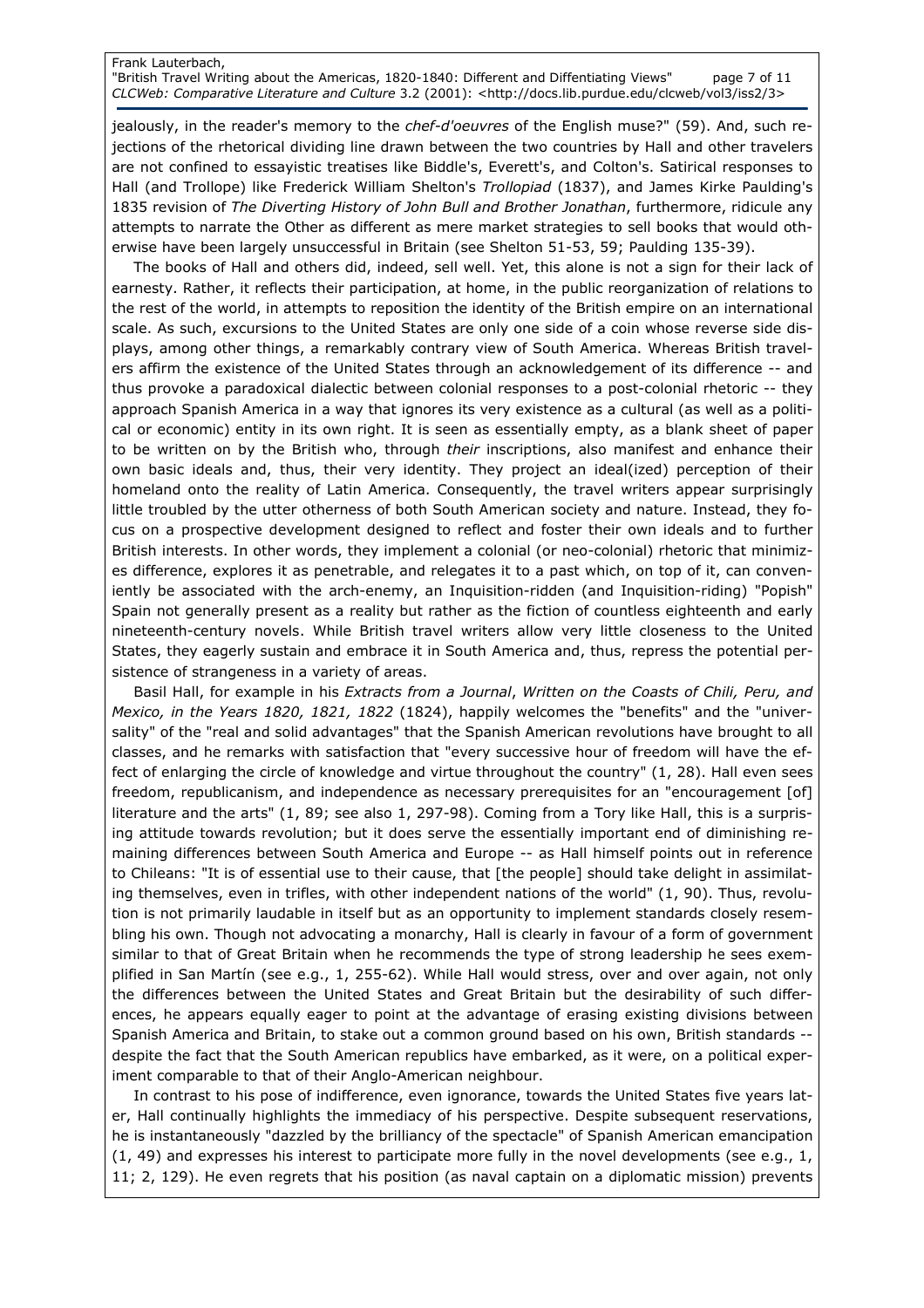## Frank Lauterbach, "British Travel Writing about the Americas, 1820-1840: Different and Diffentiating Views" page 8 of 11 CLCWeb: Comparative Literature and Culture 3.2 (2001): <http://docs.lib.purdue.edu/clcweb/vol3/iss2/3>

him from a deeper involvement (1: 276) as well as from "examining the whole at leisure" (2, 128). Hall's difference in attitude towards the two parts of the American continent is, however, not only apparent in a comparison of his two travel books but can already be detected in this earlier work. During a stop-over in Colombia (Panamá, to be precise), he criticizes and is annoyed by the ignorance and carelessness of Panamanian merchants with respect to the South American revolutions, while he candidly admits his own indifference to affairs in New York. Whereas South America seems constantly on his mind, the United States are utterly uninteresting for him (see 2, 150-51). In his appreciation of the newly independent nations, he is even willing to downplay (perceived) breaches of etiquette in the theatre of Lima, such as the smoking of cigars so often harshly censored by British travelers to the United States. Despite his dislike, Hall explicitly writes off such occurrences as insignificant, as "little circumstances which strike the eye of a stranger, as being more decidedly characteristic, than incidents really important" (1, 132). Among these "really important" incidents is his discovery of the likeness of the houses along the Peruvian river Huaura to Grecian temples with Gothic ornamentation. This induces him to support the argument for a universal sense of natural beauty, even "amongst rude nations," thus stressing aesthetic links with Spanish America upon which a "more cultivated taste" ought to be developed (1, 264-66).

While Hall is mostly interested in the macro-political opportunities of Spanish American independence and in their cultural implications, other writers have more specific agendas. Charles Waterton -- the amateur scientist reviewed by Sydney Smith --appreciates the largely unexplored rainforests of South America for both his research of the indigenous fauna and his experiments in the taxidermy of birds. Even though he points out the otherness of life in the tropical wilderness in comparison to that in the urban metropolis of London, he sees in it an experience more rewarding than alienating: "Animation will glow in thy looks, and exercise will brace thy frame in vigour" (147). Outward differences become meaningful not in themselves but only when narrowly perceived as such. Waterton considers even the dangers of distant regions "not real but imaginary," as "not half so numerous or dreadful as they are commonly thought to be." While a South American experience can enhance the traveler physically as well as mentally, the "youth, who incautiously reels into the lobby of Drury-lane ... is exposed to more certain ruin, sickness, and decay, than he who wanders a whole year in the wilds" (148). Thus, differences, though objectively manifest, can and ought to be overcome through a proper disposition that likens the new situation to the stranger as easily as the old habits at home.

Whereas Waterton's colonial representation of topographic differences is mitigated by his adherence to an individualistic, romantic discourse of imagination, others project and advocate certain types of social action for developing sameness. George Thomas Love in his A Five Years' Residence in Buenos Ayres (1825), for instance, praises the Argentine government for its "most laudable anxiety to forward education, by patronizing schools upon the Lancasterian system" (97). And he concludes by positively stressing an increasing closeness between Argentines and Britains: "It is gratifying to observe that those Creolians who have been in England evince the greatest attachment to us" (99). This appreciation of seeking to adopt British manners is echoed even more emphatically by the Robertson brothers who claim that, while Spanish Americans (in Buenos Aires and elsewhere) "imitated the comfortable habits of John Bull, they avoided his dissipation" (69). Hence, the differences between British and Spanish American societies have not only been largely overcome, but Spanish Americans have actually adopted virtues that make them even better John Bulls, better Englishmen than the British themselves. Even though the Robertson brothers do not deny the differences in language, religion, habits, customs, or education, they consider these differences now a matter of almost negligible degree -- as in John Parish Robertson'sfollowing panegyrical rhetoric of colonialism in Letters on South America, Comprising Travels on the Banks of the Paraná and Río de la Plata (1843): "There has always been some magic influence exercised over the minds of both parties, which has obliterated those strong distinctive features which often draw an almost insuperable barrier between two nations, bringing the South Americans and English into as close a contact as if they belonged to one and the same family" (277). Closeness, based on an erasure of difference, is desirable both in the present and for the future.

Despite the aspired-to and already perceived proximity of British and Spanish American socie-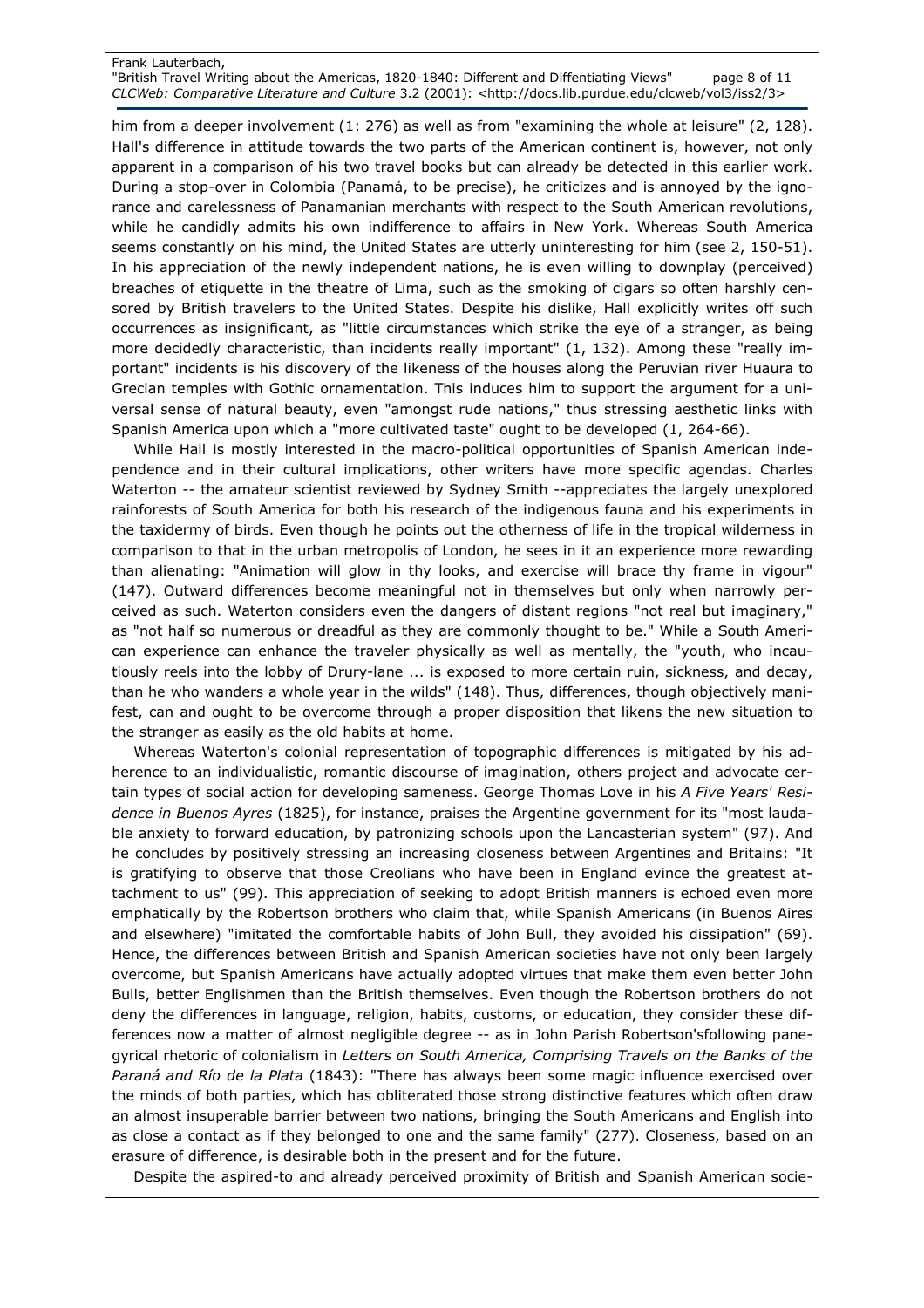## Frank Lauterbach, "British Travel Writing about the Americas, 1820-1840: Different and Diffentiating Views" page 9 of 11 CLCWeb: Comparative Literature and Culture 3.2 (2001): <http://docs.lib.purdue.edu/clcweb/vol3/iss2/3>

ties, Frank MacShane's contention in Impressions of Latin America: Five Centuries of Travel and Adventure by English and North American Writers (1963) that the works of Hall and others represent a "natural sympathy of the English toward the newly independent countries of Latin America" (70; my emphasis) is too short-sighted in its ignoring of the conflictous potential inherent in the discursive power relations established by British writers. At times, even the imagery underlying the perception of South America reveals that more specific interests are driving the desire to make similarities transparent. When James Thomson, a religious educator and major perpetuator of the leyenda negra (Nuñez 249), who came to Perú to establish schools and distribute vernacular Bibles, talks about "an immeasurable field," "white ... to the harvest" and open "for the exercise of benevolence in all its parts" (Letters 37), his intentions to "contribute in no inconsiderable degree to the progress of this country" (73) are -- at least metaphorically -- tainted by the possibility of economic or agricultural gain. In fact, gold and copper mining was seen as a primary South American asset by many Britains in the second quarter of the nineteenth century. Yet to reduce the travelers, in Mary Louise Pratt's phrase, to a "capitalist vanguard" (146-55), or to state, as Noé Jitrik has done, that they "fueron impulsados a visitarnos por una poderosa curiosidad mercantil, instrumentos ... de la inmbatible [!] expansión económica europea" (13), ignores the larger cultural work of British travelers to (re)define themselves collectively and individually in the act of establishing a relationship to a whole subcontinent beyond its momentary economic value. To be sure, British writers were very well aware of the economic opportunities of exploiting the young Spanish American republics. Nevertheless, as the social visions of Basil Hall or the Robertson brothers, the educational objectives of Love or Thomson, and even the scientific investigations of Waterton show, Spanish American societies are not "mainly incoded in this [travel] literature as logistical obstacles to the forward movement of the Europeans," as Pratt claims (148). They instead form the very stage for acting out this movement, for a positioning of ideological power and authority that helps to represent (and reassure) British identity to itself through the collective image of being a model -- superior, yet a model that entails future likeness. Whatever economic power is enacted by British entrepreneurs, it is only a side-effect, not the prime and sole goal of the vision of South America as expressed (for example) by travel writers. This vision, refracted through the rhetoric of colonial discourse, is, however, an even more effective way to silence the specifics of Spanish America and to over-write it with a presumed proximity to British society -- or, at least, the prospect of such proximity.

British travel writing to South America thus enhances British values not by estranging the transatlantic world (as in the case of the United States) but by projecting such values onto an appropriated similarity between Great Britain and the newly independent republics. This difference to the differentiating attitude towards the United States (observable not only in British travelers but in a large percentage of the British middle class in general) did not go unnoticed within contemporaneous Britain itself. William Jacob's "Mrs. Trollope's Refugee" and "Mr. Ouseley on the United States" (1832) observes, in ways that underscore my argument, an almost inevitable tendency among the British to be "insensible to all but the more prominent differences" in relation to Latin Americans, "while discrepancies and peculiarities of perhaps precisely the same order, among the North Americans, assume, in our eyes, the meaner and more degrading aspect of provincialism and vulgarity" (518-19). Far from recording transparent, objective relationships, British travelers (as well as authors writing from Britain itself) employ a necessarily subjective rhetoric of representation of the US- and Spanish American Other by means of post-colonial and colonial discourses respectively.

## Works Cited

Adams, Ephraim Douglas. "The Point of View of the British Traveler in America." Political Science Quarterly 29.2 (June 1914): 244-64.

Ashcroft, Bill, Gareth Griffith, and Helen Tiffin. The Empire Writes Back: Theory and Practice in Post-Colonial Literatures. London: Routledge, 1989.

Bhabha, Homi K. The Location of Culture. London: Routledge, 1994.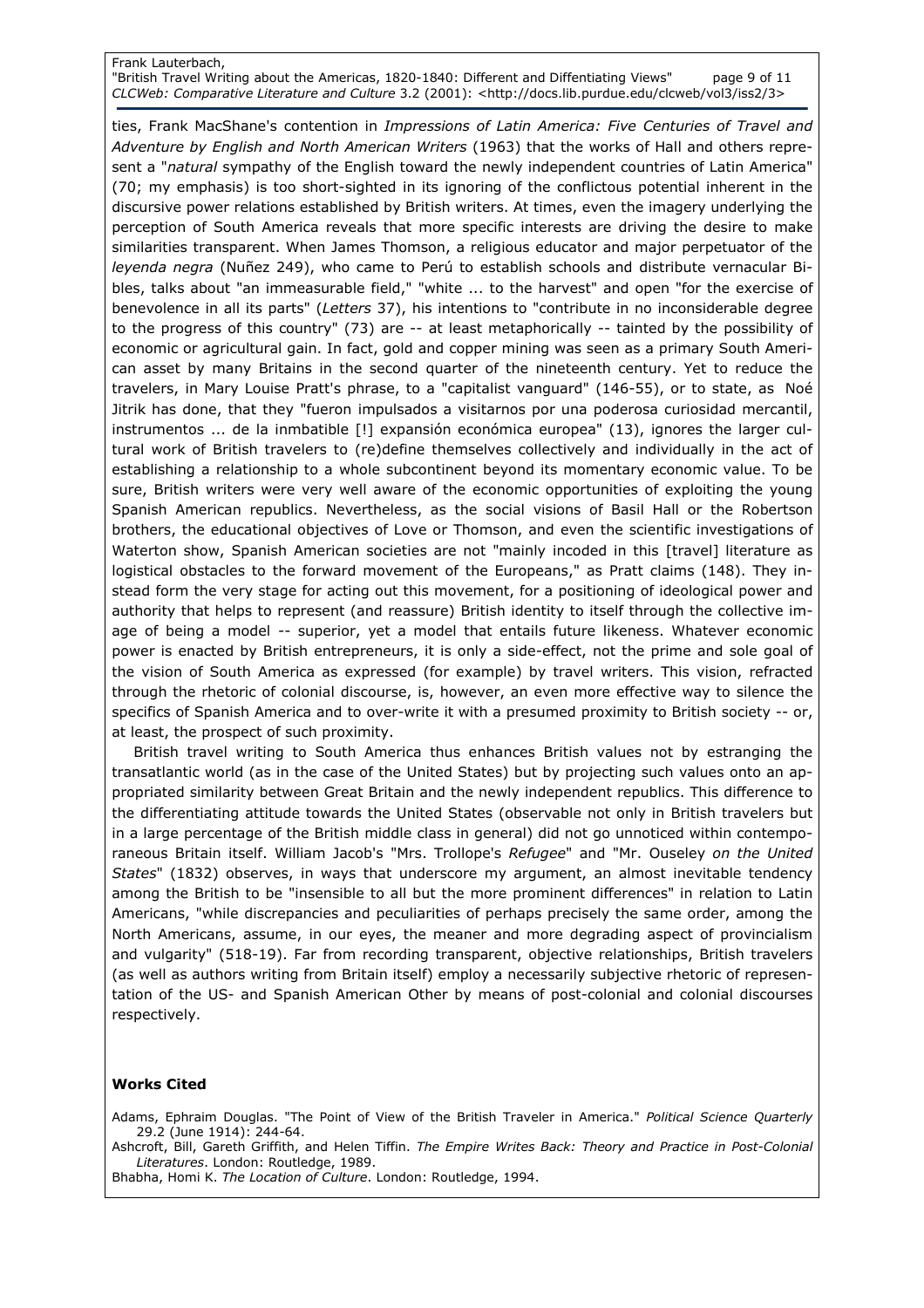| "British Travel Writing about the Americas, 1820-1840: Different and Diffentiating Views"<br>page 10 of 11<br>CLCWeb: Comparative Literature and Culture 3.2 (2001): <http: 3="" clcweb="" docs.lib.purdue.edu="" iss2="" vol3=""></http:>                                                                                                                                                                                              |
|-----------------------------------------------------------------------------------------------------------------------------------------------------------------------------------------------------------------------------------------------------------------------------------------------------------------------------------------------------------------------------------------------------------------------------------------|
| Biddle, Richard. Captain Hall in America, by an American. Philadelphia: Carey & Lea, 1830.<br>Brettell, Caroline B. "Travel Literature, Ethnography, and Ethnohistory." Ethnohistory 33.2 (May 1986): 127-<br>38.                                                                                                                                                                                                                       |
| Buell, Lawrence. "American Literary Emergence as a Postcolonial Phenomenon." American Literary History 4.3<br>$(1992): 411-42.$                                                                                                                                                                                                                                                                                                         |
| Butler, Frances Anne [Fanny Kemble]. Journal of Frances Anne Butler. Vol. 1. London: John Murray, 1835.<br>Colton, Calvin. The Americans, by an American in London. London: Frederic Westley and A.H. Davis, 1833.<br>Davis, John. Travels of Four Years and a Half in the United States of America, during 1798, 1799, 1800, 1801,<br>and 1802. Bristol: R. Edwards, 1803.                                                             |
| Everett, Edward. "Captain Hall's Travels." North American Review 29.65 [New Series 20.40] (October 1829):<br>522-74.                                                                                                                                                                                                                                                                                                                    |
| Fanon, Frantz. The Wretched of the Earth. 1961. Trans. Constance Farrington. London: MacGibbon & Kee,<br>1965.                                                                                                                                                                                                                                                                                                                          |
| Frank, Armin Paul. "Towards a Model of an International History of American Literatures." Do the Americas<br>Have a Common Literary History? Ed. Barbara Buchenau, Annette Paatz, Rolf Lohse, and Marietta<br>Messmer. Frankfurt and New York: Peter Lang, 2001. Forthcoming.                                                                                                                                                           |
| Fussell, Paul. Abroad: British Literary Traveling between the Wars. New York: Oxford UP, 1980.<br>Hall, Basil. [Anonymous], "Biographical Preface" Voyages and Travels of Captain Basil Hall, R.N. London:<br>Thomas Nelson, 1895. 5-6.                                                                                                                                                                                                 |
| Hall, Basil. "Domestic Manners of the Americans." <i>Quarterly Review</i> 47.93 (March 1832): 39-80.<br>Hall, Basil. Travels in North America, in the Years 1827 and 1828. 3 vols. Edinburgh: Cadell; London: Simpkin<br>and Marshall, 1829.                                                                                                                                                                                            |
| Hall, Basil. Extracts from a Journal, Written on the Coasts of Chili, Peru, and Mexico, in the Years 1820, 1821,<br>1822. 2 vols. 3rd ed. Edinburgh: Archibald Constable; London: Hurst, Robinson,<br>1824.                                                                                                                                                                                                                             |
| Hall, Margaret. The Aristocratic Journey: Being the Outspoken Letters of Mrs. Basil Hall Written during a Four-<br>teen Months' Sojourn in America 1827-1828. Ed. Una Pope-Hennessy. New York: Putnam; London: Knick-<br>erbocker P, 1931.                                                                                                                                                                                              |
| Jacob, William. "Mrs. Trollope's Refugee" and "Mr. Ouseley on the United States." Quarterly Review 48.96<br>(December 1832): 507-23.                                                                                                                                                                                                                                                                                                    |
| Jitrik, Noé, ed. Los Viajeros. Serie Los Argentinos 9. Buenos Aires: Jorge Álvarez, 1969.<br>Love, George Thomas. A Five Years' Residence in Buenos Ayres, during the Years 1820 to 1825: Containing<br>Remarks on the Country and Inhabitants, and a Visit to Colonia delSacramento, with an Appendix Contain-<br>ing Rules and Police of the Port of Buenos Ayres, Navigation of the River Plate, &c. &c. London: G. Hebert,<br>1825. |
| MacShane, Frank, ed. Impressions of Latin America: Five Centuries of Travel and Adventure by English and<br>North American Writers. New York: William Morrow, 1963.                                                                                                                                                                                                                                                                     |

Mulvey, Christopher. "Anglo-American Fictions: National Characteristics in Nineteenth-Century Travel Literature." American Literary Landscapes: The Fiction and the Fact. Ed. Ian F.A. Bell and D. K. Adams. London: Vision P. and New York: St. Martin's P, 1988. 61-77.

Mulvey, Christopher. "Merchant Society in the Early National Period: Replication of London Patterns in Boston, New York, and Philadelphia." The Construction and Contestation of American Cultures and Identities in the Early National Period. Ed. Udo J. Hebel. Heidelberg: Winter, 1999. 411-25.

Neville-Sington, Pamela. Fanny Trollope: The Life and Adventures of a Clever Woman. New York: Viking, 1998. Nuñez, Estuardo. Viajes y viajeros extranjeros por el Perú: Apuntes documentales con algunos desarrollos histórico-biográficos. Lima: P.L. Villanueva, 1989.

- Parent Frazee, Monique. Mrs Trollope and America. Caën: Faculté des Lettres et Sciences Humaines, U of Caën, 1969.
- Paulding, James Kirke. The Diverting History of John Bull and Brother Jonathan, by Hector Bull-Us. New ed. New York: Harper & Brothers, 1835.
- Pratt, Mary Louise. Imperial Eyes: Travel Writing and Transculturation. London: Routledge, 1992.

Robertson, J. Parish, and W. Parish Robertson. Letters on South America, Comprising Travels on the Banks of the Paraná and Río de la Plata. Vol. 2. London: John Murray, 1843.

Shelton, Frederick William. The Trollopiad; Or, Travelling Gentlemen in America, a Satire, by Nil Admirari, Esq. New York: Shepard, Tingley & Co., 1837.

Smalley, Donald. "Introduction: Mrs. Trollope in America." Domestic Manners of the Americans. Ed. Donald Smalley. New York: Knopf, 1949. vii-lxxvi.

Smith, Sydney. "To Lord Grey." 30 November 1818. Letter 313 of The Letters of Sydney Smith. Ed. Nowell C. Smith. Oxford: Clarendon, 1953. 1, 307-08.

Smith, Sydney. "Travellers in America." Edinburgh Review 31.61 (December 1818): 132-50.

Smith, Sydney. "Wanderings in South America." Edinburgh Review 43.86 (February 1826): 299- 315. Thomson, James. Letters on the Moral and Religious State of South America, Written during a Residence of Nearly Seven Years in Buenos Aires, Chile, Peru, and Colombia. London: James Nisbet, 1827.

Tiffin, Helen. "Post-Colonial Literatures and Counter-Discourse." Kunapipi 9.3 (1987): 17-38.

Trollope, Frances. Domestic Manners of the Americans. London: Whittaker, Treacher, & Co., 1832.

Tudor, Henry. Narrative of a Tour in North America, Comprising Mexico, the Mines of Real del Monte, the Unit-

ed States, and the British Colonies, with an Excursion to the Island of Cuba, in a Series of Letters, Written in the Years 1831-2. Vol. 2. London: James Duncan, 1834.

Ullreich, Josefine. Urteile bedeutender englischer Schriftsteller über die Vereinigten

 Staaten von Nordamerika in der ersten Hälfte des XIX. Jahrhunderts. Doctoral Diss. Wien: U of Vienna, 1950.

Waterton, Charles. Wanderings in South America, the North-West of the United States, and the Antilles, in the